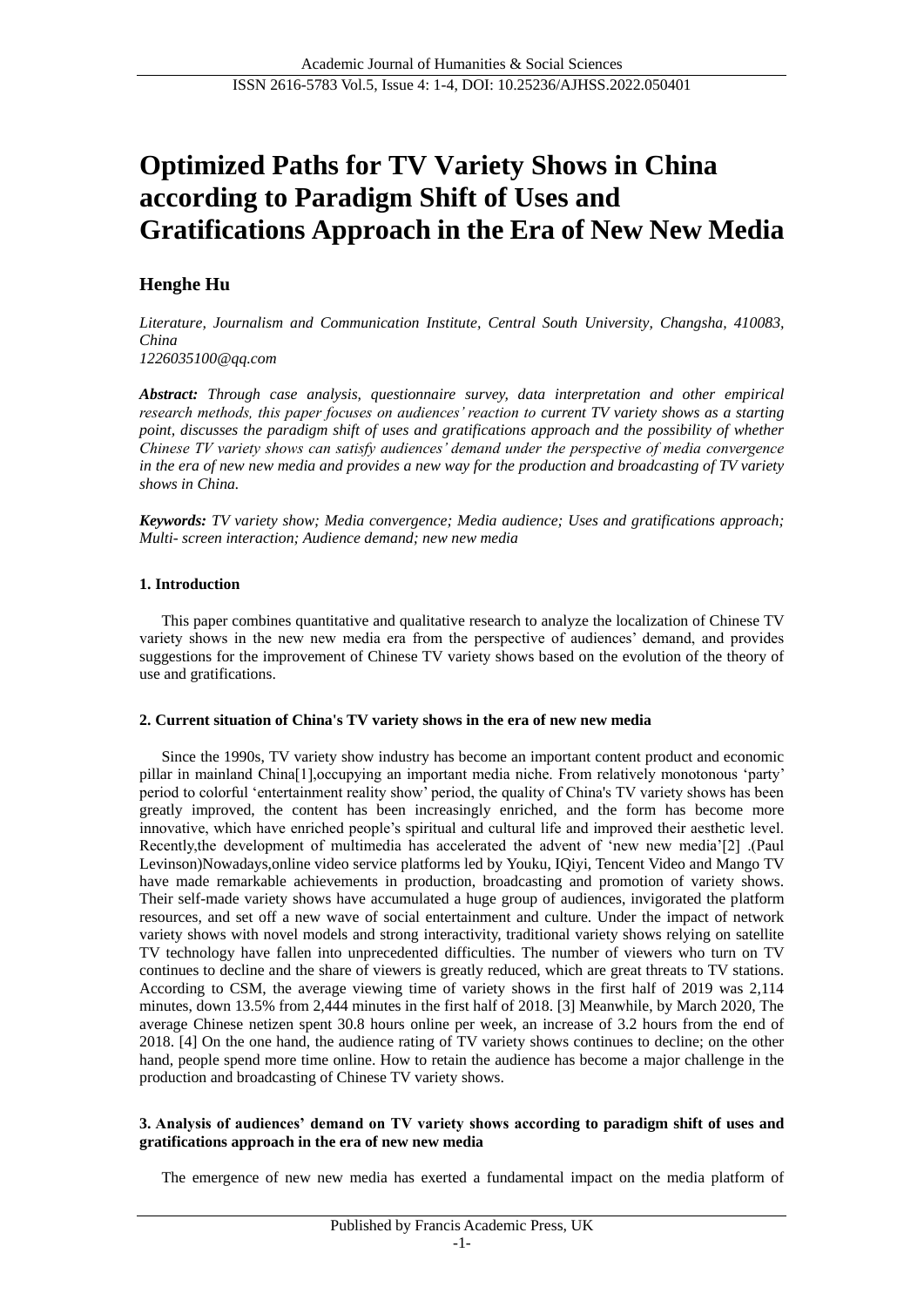## ISSN 2616-5783 Vol.5, Issue 4: 1-4, DOI: 10.25236/AJHSS.2022.050401

variety shows. While watching the programs provided by the new media, the audience has strengthened the use of the new media platform itself, so that the audience's new needs have sought new opportunities on the new media platform of "satisfaction".People's exposure to the media is motivated, driven by social and psychological factors,which means that people are rational, clearly and able to express their needs, and aware of whether the media meets their needs.Hence,if TV variety shows cannot satisfy needs of users, they will lose a decisive advantage in competing with online variety shows.

## **4. Investigation of audiences' reflection and demand on current TV variety shows**

## *4.1. Data source and survey process*

This survey was carried out in Changsha, Hunan province in November 2021. According to the age standard, the subjects were divided into four groups: 0-17 years old, 18-35 years old, 36-59 years old and over 60 years old.

The survey was conducted from four dimensions of production accuracy, including precision of production, content depth, innovative form and communication mode. The subjects were asked to evaluate TV variety shows on the Rensis A Likert scale from 1 (strongly disagree) to 5 (strongly agree). In order to test the validity of the questionnaire, the author set up a pair of questions with the same content but opposite ways of asking questions. If the answers of the subjects are inconsistent, the questionnaire is regarded as invalid. In this survey, a total of 300 samples were recovered, 40 invalid samples were excluded and 260 valid samples were collected, with a questionnaire recovery rate of 86.7%. In the effective sample, the age group of 0-17 years old accounted for 24.6%, the age group of 18-35 years old accounted for 33.1%, the age group of 36-59 years old accounted for 20.4%, and the age group of over 60 years old accounted for 21.9%. Below, the author will illustrate the results of the survey.

## *4.2. Likert scale of survey results*

|                                                         | Strongly<br>agree | Agree | Undecided | Disagree | Strongly<br>disagree |
|---------------------------------------------------------|-------------------|-------|-----------|----------|----------------------|
| Production precision is crucial for<br>TV variety shows | 117               | 103   | 36        | 4        |                      |
| Content depth is crucial for TV<br>variety shows        | 140               | 96    | 24        |          |                      |
| Innovative form is crucial for TV<br>variety shows      | 122               | 86    | 48        | 4        |                      |
| Communication mode is crucial for<br>TV variety shows   | 75                | 119   | 66        |          |                      |

*Table 1: Distribution of participant's views on the key factors of TV variety shows*

*Table 2: Distribution of participant's views on the effectiveness of today's TV variety shows*

|                                                                         | Strongly<br>agree | Agree | Undecided | Disagree | Strongly<br>disagree |
|-------------------------------------------------------------------------|-------------------|-------|-----------|----------|----------------------|
| Today's TV variety shows are<br>well-made                               | $\overline{4}$    | 24    | 84        | 81       | 67                   |
| Today's TV variety shows are<br>profound                                | $\Omega$          | 8     | 48        | 104      | 100                  |
| Today's TV variety show's form is<br>innovative                         | 8                 | 24    | 83        | 109      | 36                   |
| Today's TV variety shows have a wide<br>range of communication channels | $\Omega$          | 28    | 64        | 96       | 72                   |

## *4.3. Descriptive statistics*

Through the survey, the author found that audiences pay most attention to the content depth and production accuracy of TV variety shows, and pay more attention to the innovative forms and communication modes of the shows. However, most audiences think that the above four aspects of TV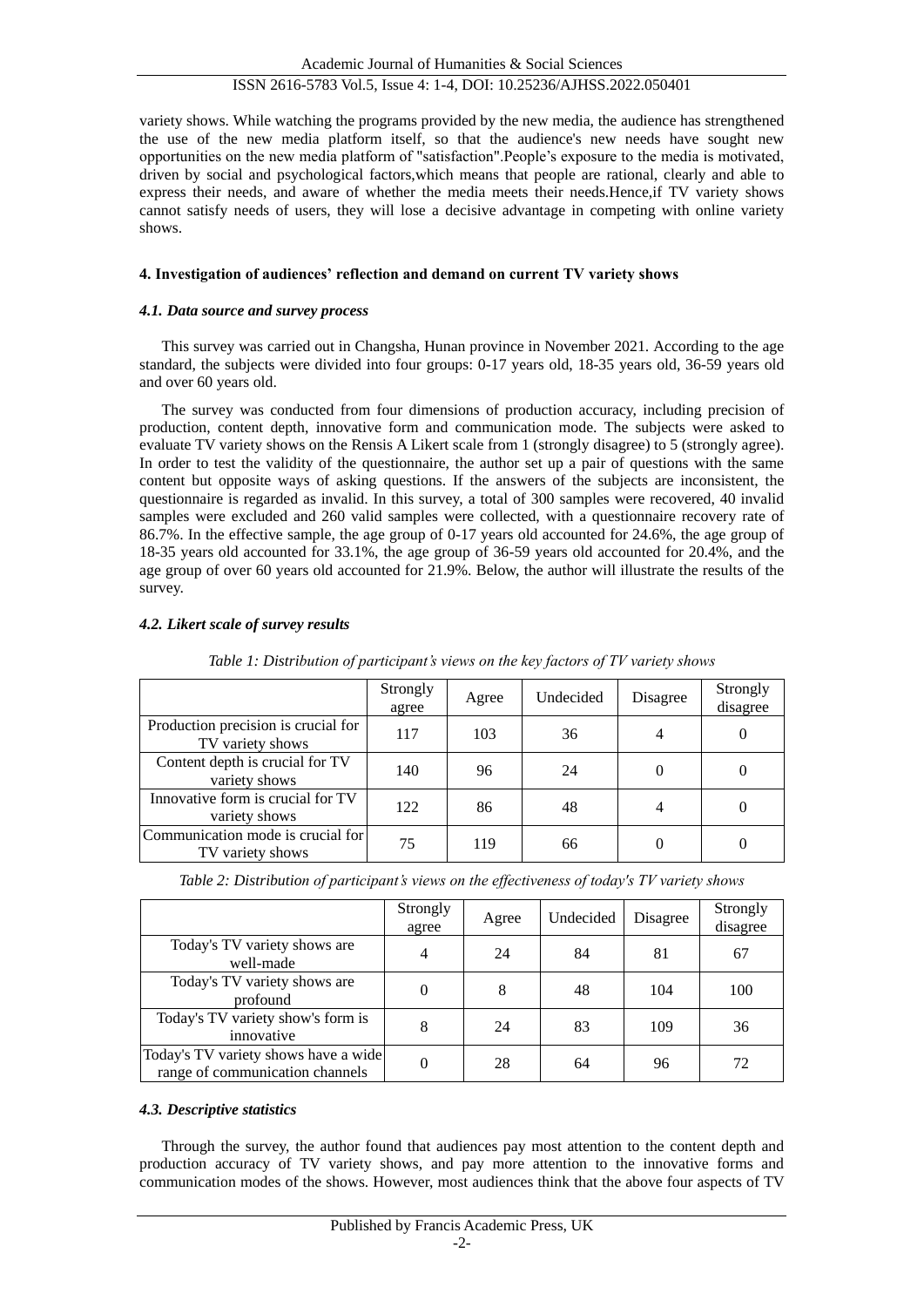### ISSN 2616-5783 Vol.5, Issue 4: 1-4, DOI: 10.25236/AJHSS.2022.050401

variety shows do not meet their viewing demand.

#### **5. Feasible measures for Chinese TV variety shows to meet the needs of audiences**

Through the above research, I will discuss the feasible path for Chinese TV variety shows to meet the needs of the audience in the context of integrating media in view of the audience's reaction to the current TV variety shows.

#### *5.1. To improve the production of TV variety shows*

#### *5.1.1. Using new media technology to optimize audience audio-visual experience*

The production team of TV variety shows should focus on the needs of content expression, digitize the physical world through sensors and other media technologies, and then through virtual reality Augmented reality technology, such as expanding the audience perception threshold [5], transfer the user audio-visual, brings a stronger sense and experience autonomy In Chinese poetry Yang Yu professor in the fifth season of immersive in the link using mixed reality technology, elaborate the natural stage using symbolic poetry and audience interaction, explained the people back to the poem in the painting.This cutting-edge visual media presentation technology superimposes the digital virtual influence on the real environment, providing users with the texture of interaction and integration of images, and enhancing the effect of artistic expression.Additionally,Multi-modal neural data can be used to describe the complex emotions of the audience and Ultra-scanning technology can be utilized to audience emotional interaction.[6]

#### *5.1.2. Improving clipping method*

The editing team in the later stage should enhance the narrative subjectivity of the program, based on the integrity of the expression of the program content, logical and smooth editing, and design a way of arrangement that meets the needs of the public, so as to achieve the best quality and effect of TV variety shows.

#### *5.2. Paying attention to the connotation of the program and highlighting the humanistic care*

The producers of TV variety shows should give full play to the traditional advantages of radio and television in the content field and spare no effort to produce in-depth, warm and valuable content. Only with the active participation and sharing of users can valuable content become valuable.[6] If TV variety shows cannot resonate with the audience and trigger the audience's thinking, they will not be able to obtain sustained attention and maintain their attractiveness. Recent Hunan satellite TV new variety show *See You Again* conveys profound social issues by visiting news parties of different eras, conveys warmth to the audience and provides inspiration for young people about life choices. Only by being rooted in Chinese society and demonstrating humanistic care can TV variety shows attract more audiences.

#### *5.3. Establishing innovative thinking*

In recent years, most of the explosive TV variety shows that have created a lot of topics are introduced from abroad, rather than 'native in China'. *I Am a Singer* is a singer competition program imported from MBC Television in South Korea, and *Voice of China* is an inspirational professional music review program imported from the Dutch IPCN International Media Company by Zhejiang Satellite TV, which are derivative programs that are rearranged with Chinese elements on the basis of foreign programs, rather than original programs rooted in Chinese soil. In terms of stage performance and program format, the homogenization of derivative programs is serious, which can easily cause aesthetic fatigue of the audience. In the face of the real dilemma, TV variety show producers must dare to localize the transformation and innovation of program content and models on the basis of following the operation mechanism of the TV market. For example, *The Voice of Chinese Dreams : Our Song* has created a new 'double blind selection' program model. Senior singers and new vocal singers pursue each other through sound.They cooperate to adapt the golden songs of the times,breaking down the inter-generational barriers and helping audiences of all ages find a sense of cultural identity and belonging in popular songs.